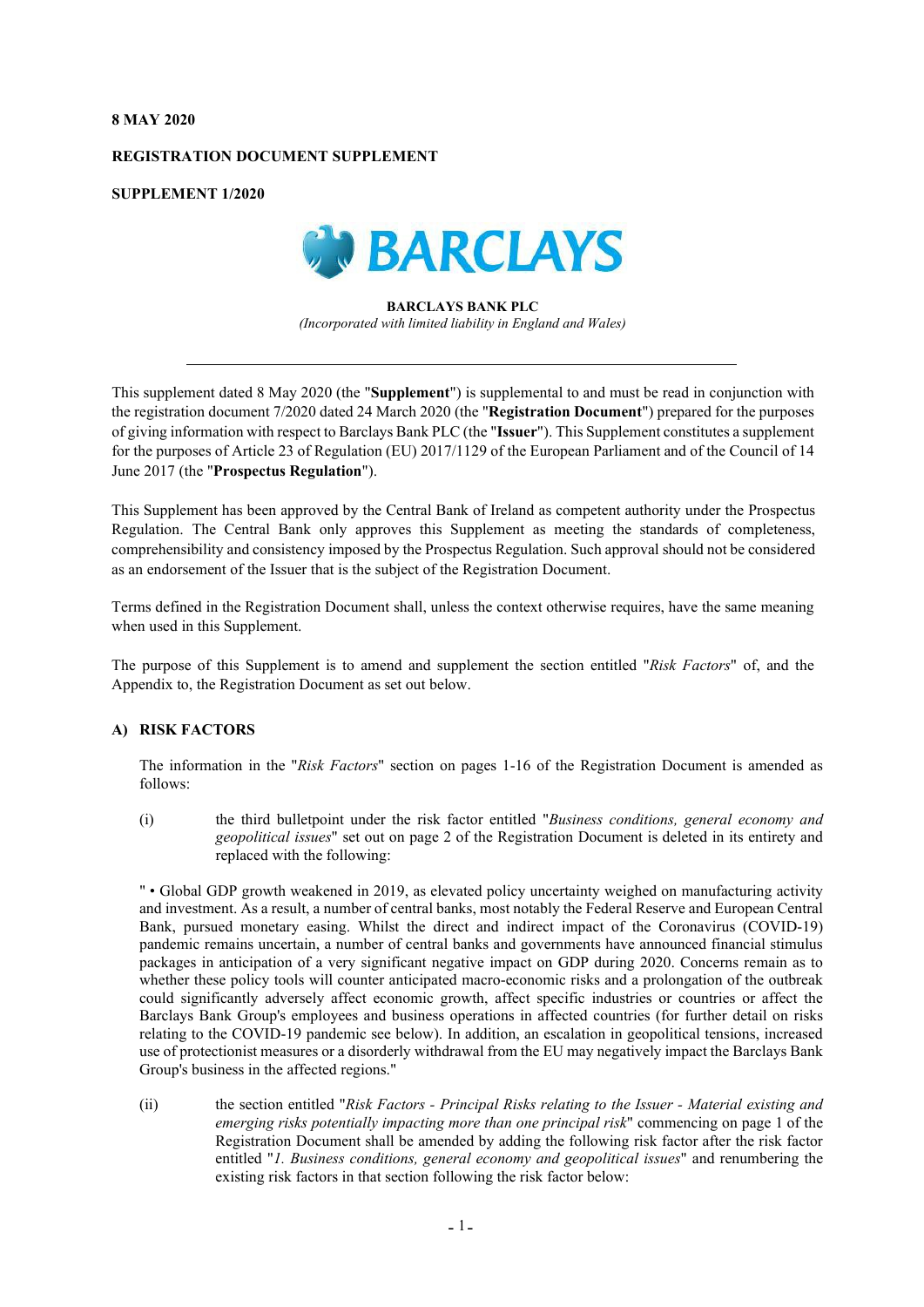### "**2. Risks relating to the impact of COVID-19**

The COVID-19 pandemic has had, and continues to have, a material impact on businesses around the world and the economic environments in which they operate. There are a number of factors associated with the pandemic and its impact on global economies that could have a material adverse effect on (among other things) the profitability, capital and liquidity of financial institutions such as the Issuer.

The COVID-19 pandemic has caused disruption to the Barclays Bank Group's customers, suppliers and staff globally. A number of jurisdictions in which the Barclays Bank Group operates have implemented severe restrictions on the movement of their respective populations, with a resultant significant impact on economic activity in those jurisdictions. These restrictions are being determined by the governments of individual jurisdictions (including through the implementation of emergency powers) and impacts (including the timing of implementation and any subsequent lifting of restrictions) may vary from jurisdiction to jurisdiction. It remains unclear how this will evolve through 2020 and the Barclays Bank Group continues to monitor the situation closely. However, despite the COVID-19 contingency plans established by the Barclays Bank Group, its ability to conduct business may be adversely affected by disruptions to its infrastructure, business processes and technology services, resulting from the unavailability of staff due to illness or the failure of third parties to supply services. This may cause significant customer detriment, costs to reimburse losses incurred by the Barclays Bank Group's customers, and reputational damage.

In many of the jurisdictions in which the Barclays Bank Group operates, schemes have been initiated by central banks and national governments to provide financial support to parts of the economy most impacted by the COVID-19 pandemic. The details of how these schemes will operate, the impact on the Barclays Bank Group's customers and therefore the impact on the Barclays Bank Group remain uncertain at this stage. However, certain actions (such as the introduction of mortgage payment holidays or the cancellation of fees associated with certain products) may negatively impact the effective interest rate earned on certain of the Barclays Bank Group's portfolios and lower fee income being earned on certain products. Lower interest rates globally will negatively impact net interest income earned on certain of the Barclays Bank Group's portfolios. Both of these factors may in turn negatively impact the Barclays Bank Group's profitability. Furthermore, the introduction of, and participation in, central-bank supported loan schemes and other financing schemes introduced as a result of the COVID-19 pandemic may negatively impact the Barclays Bank Group's risk weighted assets ("**RWAs"**), level of impairment and, in turn, capital position.

The actions taken by various governments and central banks, in particular in the United Kingdom and the United States, may indicate a view on the potential severity of any economic downturn and post recovery environment, which from a commercial, regulatory and risk perspective could be significantly different to past crises and persist for a prolonged period. An immediate financial impact in the first half of 2020 will be higher ECLs driven by a change in the economic scenarios used to calculate ECLs. The COVID-19 pandemic has led to a weakening in GDP in many of the jurisdictions in which the Barclays Bank Group operates and higher unemployment in those same jurisdictions. Accordingly, the probability of a more adverse economic scenario for at least the short term is substantially higher than at 31 December 2019 and GDP and unemployment are two of the factors that affect the modelling of ECLs by the Group. The economic environment remains uncertain and future impairment charges may be subject to further volatility (including from changes to macroeconomic variable forecasts) depending on the longevity of the COVID-19 pandemic and related containment measures, as well as the longer term effectiveness of central bank, government and other support measures. In addition, ECLs may be adversely impacted by increased levels of default for single name exposures in certain sectors directly impacted by the COVID-19 pandemic (such as the oil and gas, retail, airline, and hospitality and leisure sectors).

Furthermore, the Barclays Bank Group relies on models to support a broad range of business and risk management activities, including informing business decisions and strategies, measuring and limiting risk, valuing exposures (including the calculation of impairment), conducting stress testing and assessing capital adequacy. Models are, by their nature, imperfect and incomplete representations of reality because they rely on assumptions and inputs, and so they may be subject to errors affecting the accuracy of their outputs and/or misused. This may be exacerbated when dealing with unprecedented scenarios, such as the COVID-19 pandemic, due to the lack of reliable historical reference points and data. For further details on model risk, refer to page 34 of the 20-F.

Should the COVID-19 pandemic continue to cause disruption to economic activity globally through 2020, there could be adverse impacts on the Barclays Bank Group's other assets such as goodwill and intangibles, and the value of the Issuer's investments in subsidiaries. There could also be further impacts on the Barclays Bank Group's income due to lower lending and transaction volumes due to volatility or weakness in the capital